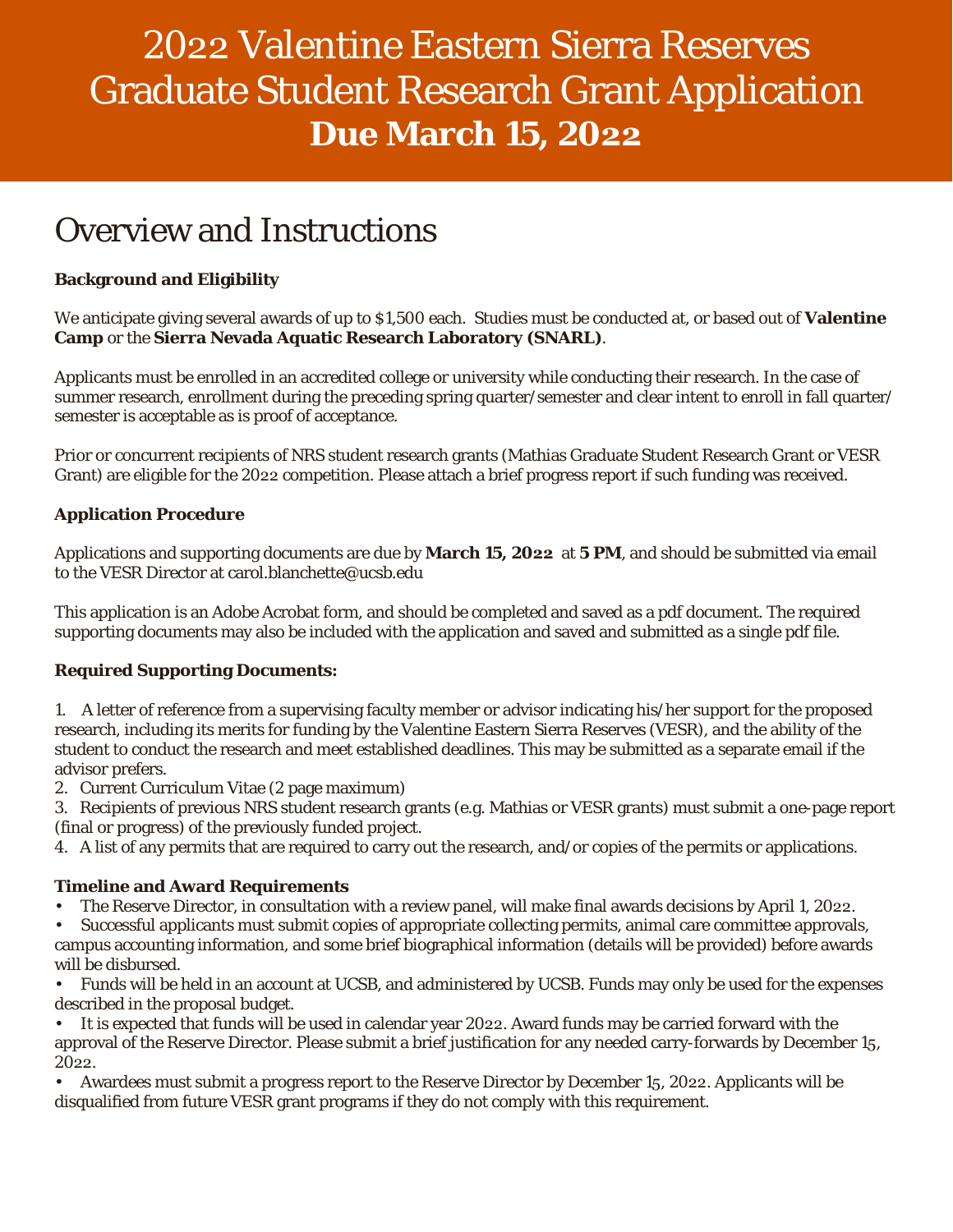### Evaluation Criteria

#### Primary Criteria

1. **Merit of the proposed research**: Evaluation of research quality will be based on the importance of the problem, originality, statement of research questions or hypothesis, sampling design and analysis, preliminary information supporting the feasibility of the proposed research, and likelihood of success.

2. **Reserve dependence**: Research must take place on the Valentine Eastern Sierra Reserves (SNARL or Valentine Camp), or sites located in the region of the reserves. Some use of one or both of the reserves is required. However, off-site areas in the region of the reserves may be used more than sites on the reserves. Higher scores will be assigned for research that takes advantage of special reserve conditions, such as a history of related research, occurrence of unique/special conditions or resources, need for protection of experimental treatments, and so forth.

#### Additional considerations

The following criteria will also be taken into consideration:

- 1. The feasibility of completing research as stated in the application.
- 2. Previous VESR funding and other funding. Preference will be given to projects lacking other support.
- 3. Satisfactory progress on research funded by prior grants (if applicable).
- 4. Preference will be given to proposals for research directly related to the student's dissertation research.

### Applicant Information

| Name                      |                    |  |
|---------------------------|--------------------|--|
| University                |                    |  |
| Department                |                    |  |
| E-mail                    |                    |  |
| <b>Mailing Address</b>    |                    |  |
| City                      | <b>State</b><br>▼∣ |  |
| Zip Code                  |                    |  |
| <b>Phone Number</b>       |                    |  |
| Name of Academic Advisor  |                    |  |
| Academic Advisor's E-mail |                    |  |

Have you ever received a Mildred E. Mathias Graduate Student Research Grant?

 $\bigcap$  Yes  $\bigcap$  No

Have you ever received a VESR student grant?

 $\bigcap$  Yes  $\bigcap$  No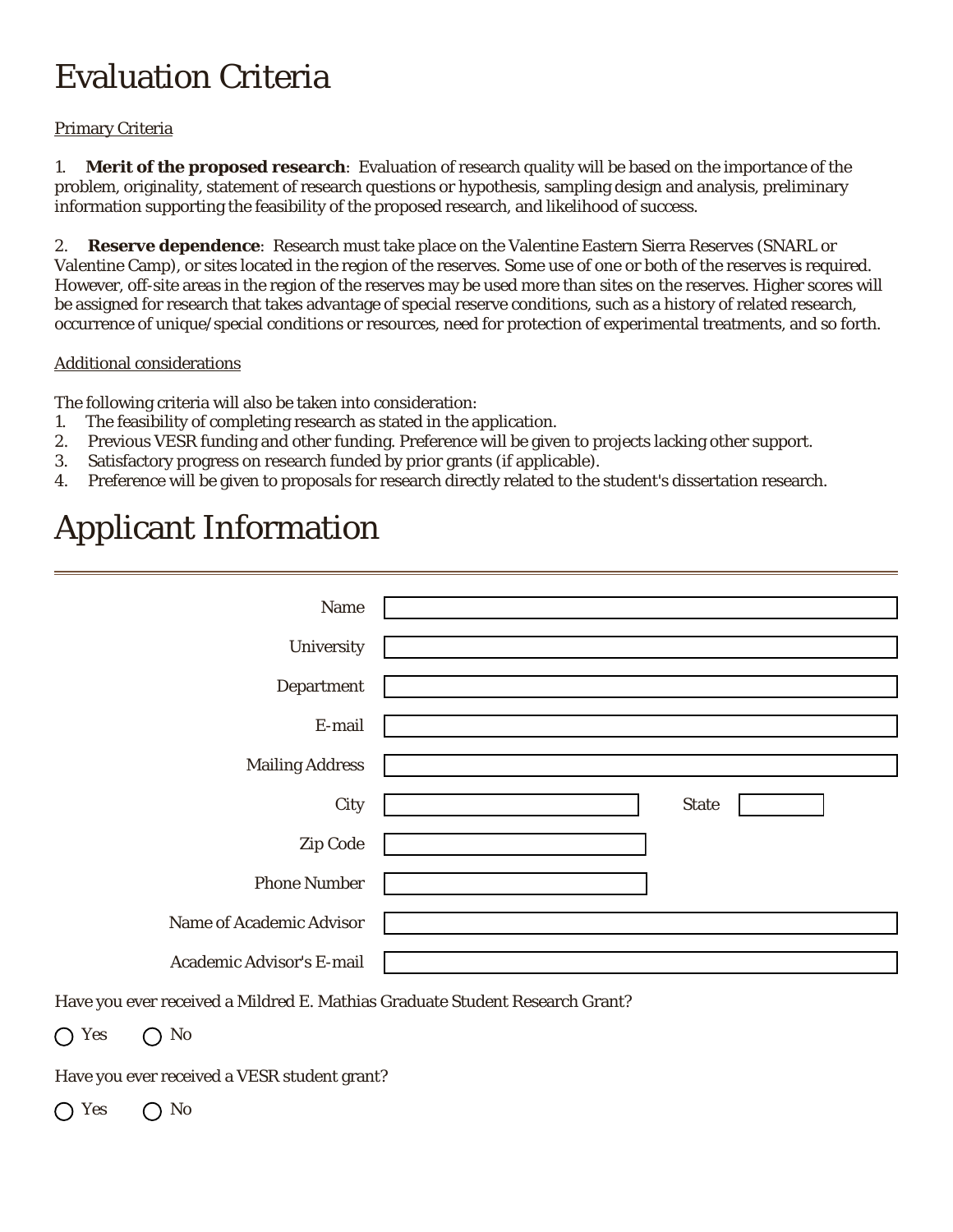## Project Summary

Title of Research Project

Purpose of the Research Project (1000 characters or less)

Site(s) where Research Will be Conducted (please be as specific as possible)

How is the Reserve Important to the Project?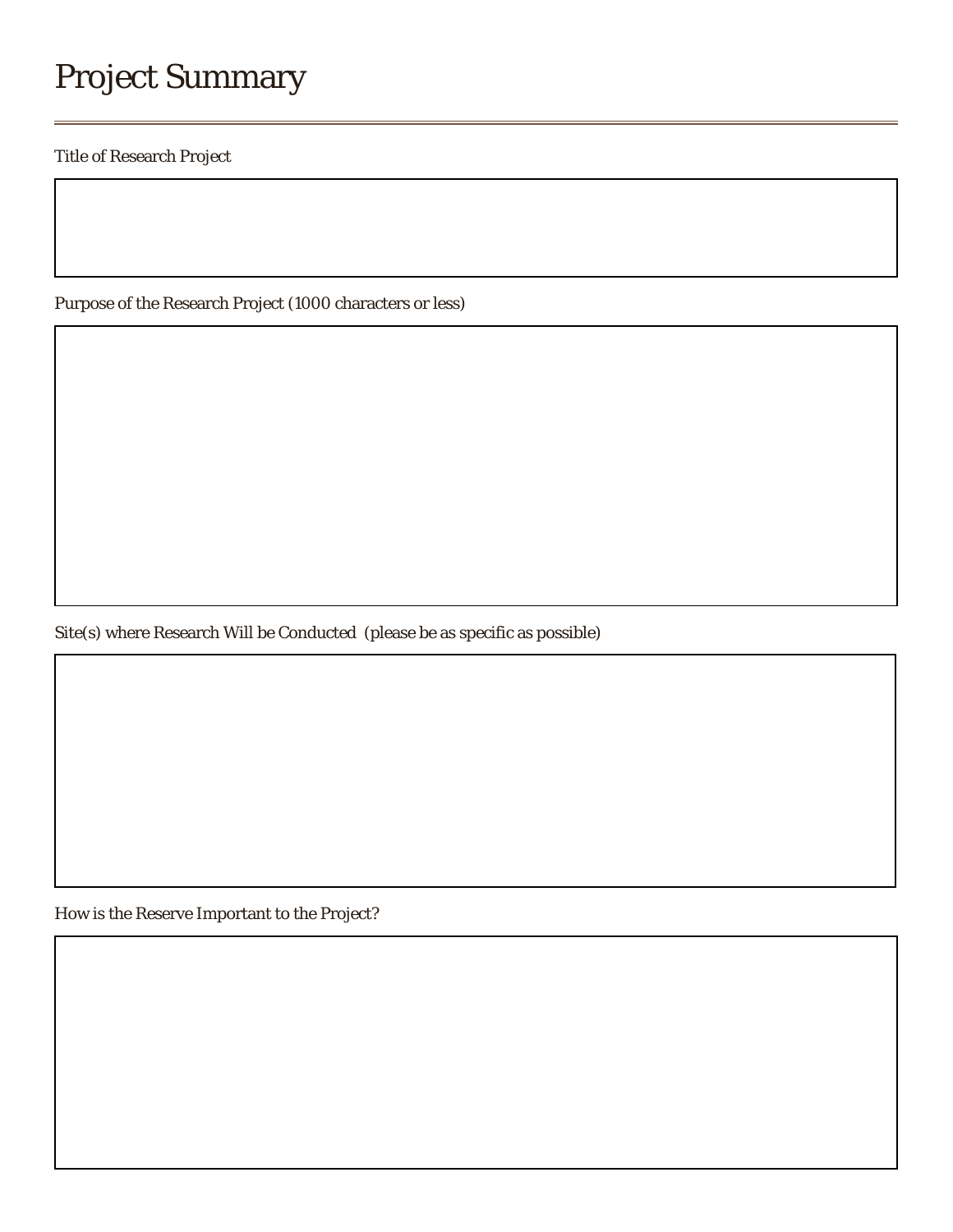## Project Description

**Introduction**: Background, Problem Statement, Objectives and Hypotheses (4000 characters or less (including spaces))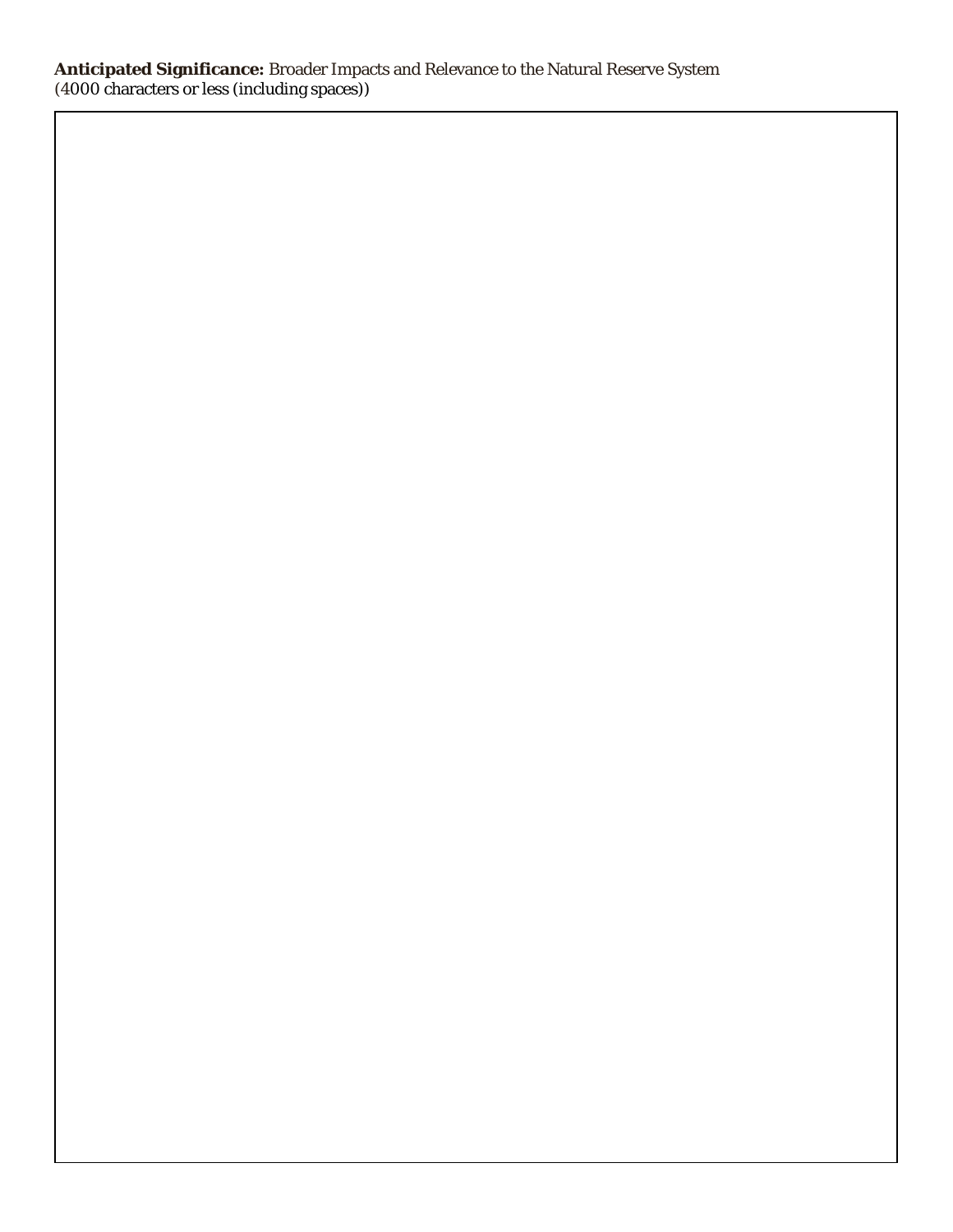#### **References Cited:**